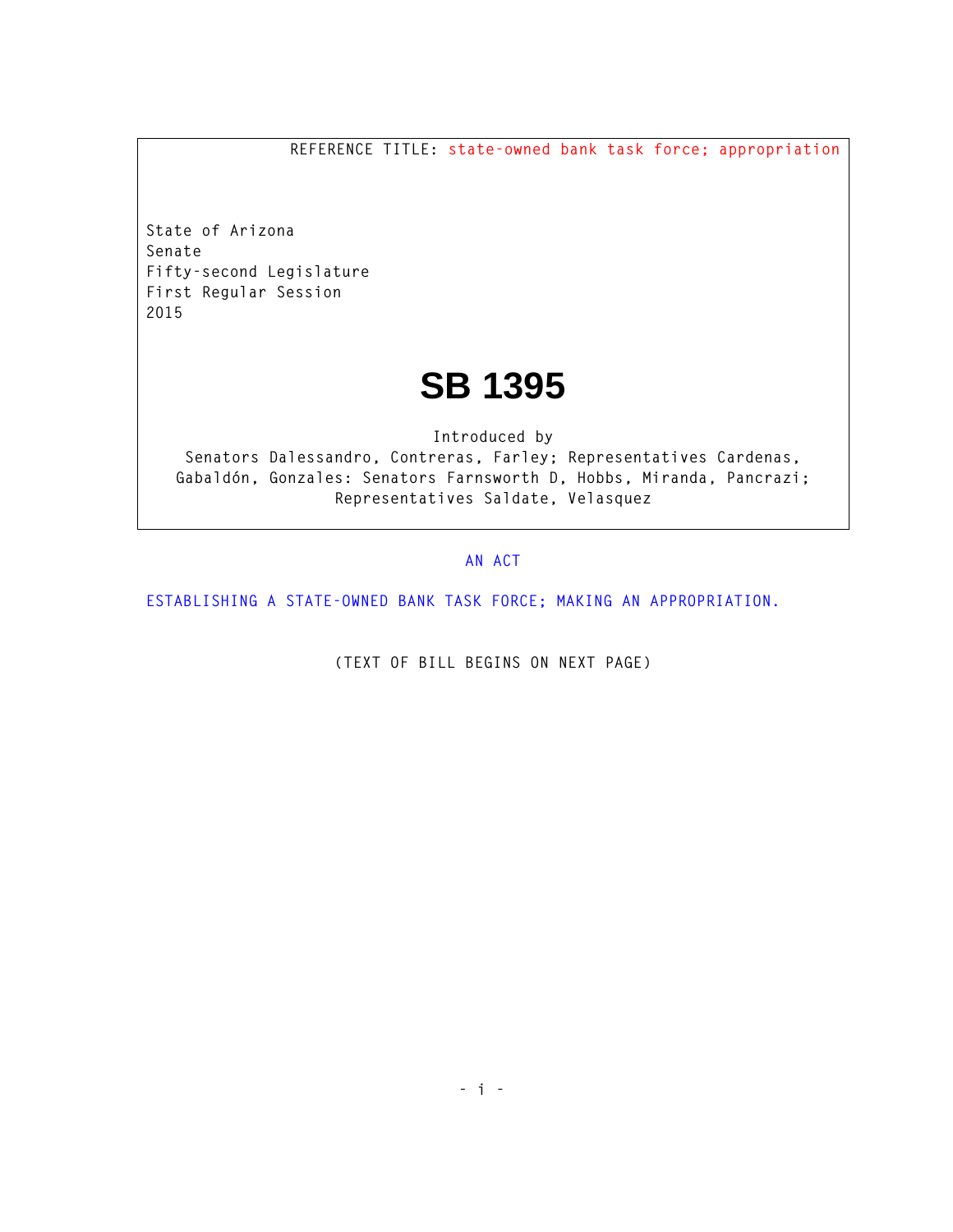**1 Be it enacted by the Legislature of the State of Arizona: 2 Section 1. State-owned bank task force; members; duties; 3 delayed repeal 4 A. A state-owned bank task force is established within the Arizona 5 commerce authority, consisting of the following members who are appointed by 6 the chief executive officer of the Arizona commerce authority: 7 1. The superintendent of financial institutions or the 8 superintendent's designee. 9 2. A representative from the Arizona commerce authority. 10 3. A representative from the department of administration. 11 4. A representative from the Arizona corporation commission. 12 5. A representative from the department of economic security. 13 6. A representative from the state treasurer's office. 14 7. A representative from the department of revenue. 15 8. A representative from the office of tourism. 16 9. A representative from the Arizona department of agriculture. 17 10. A representative from the economic research department of each 18 university under the jurisdiction of the Arizona board of regents. 19 B. The superintendent of financial institutions or the 20 superintendent's designee shall serve as the chairperson of the task force. 21 C. Task force members serve without compensation but are eligible for 22 reimbursement of expenses pursuant to title 38, chapter 4, article 2, Arizona 23 Revised Statutes. 24 D. The task force shall explore and evaluate the feasibility of 25 establishing a state-owned bank. The task force shall review and evaluate 26 the following: 27 1. The bank of North Dakota, including its enabling statutes, 28 governing structure and programs. 29 2. The findings from studies conducted by the state of Massachusetts 30 relating to establishing a state-owned bank, including the report of the 31 commission to study the feasibility of establishing a bank owned by the 32 commonwealth. 33 3. Models used in other states and by financial institutions. 34 4. The effectiveness and usefulness of an existing state-owned bank, 35 specifically the economic impact of having a state-owned bank. 36 5. Any effects a state-owned bank will have on existing banks and 37 financial institutions in this state. 38 6. The long-term broad economic impact and long-term job creation and 39 state revenue effects of having a state-owned bank. 40 7. The capital requirements of a state-owned bank. 41 8. Initial capitalization options for a state-owned bank. 42 9. The cash management and banking needs of this state. 43 10. An estimate of the short-term operating costs and projected 44 revenues of a state-owned bank. 45 11. The laws, statutes and rules applicable to establishing a 46 state-owned bank, including the possibility of amending the Constitution of 47 Arizona to make a state-owned bank in this state viable.**